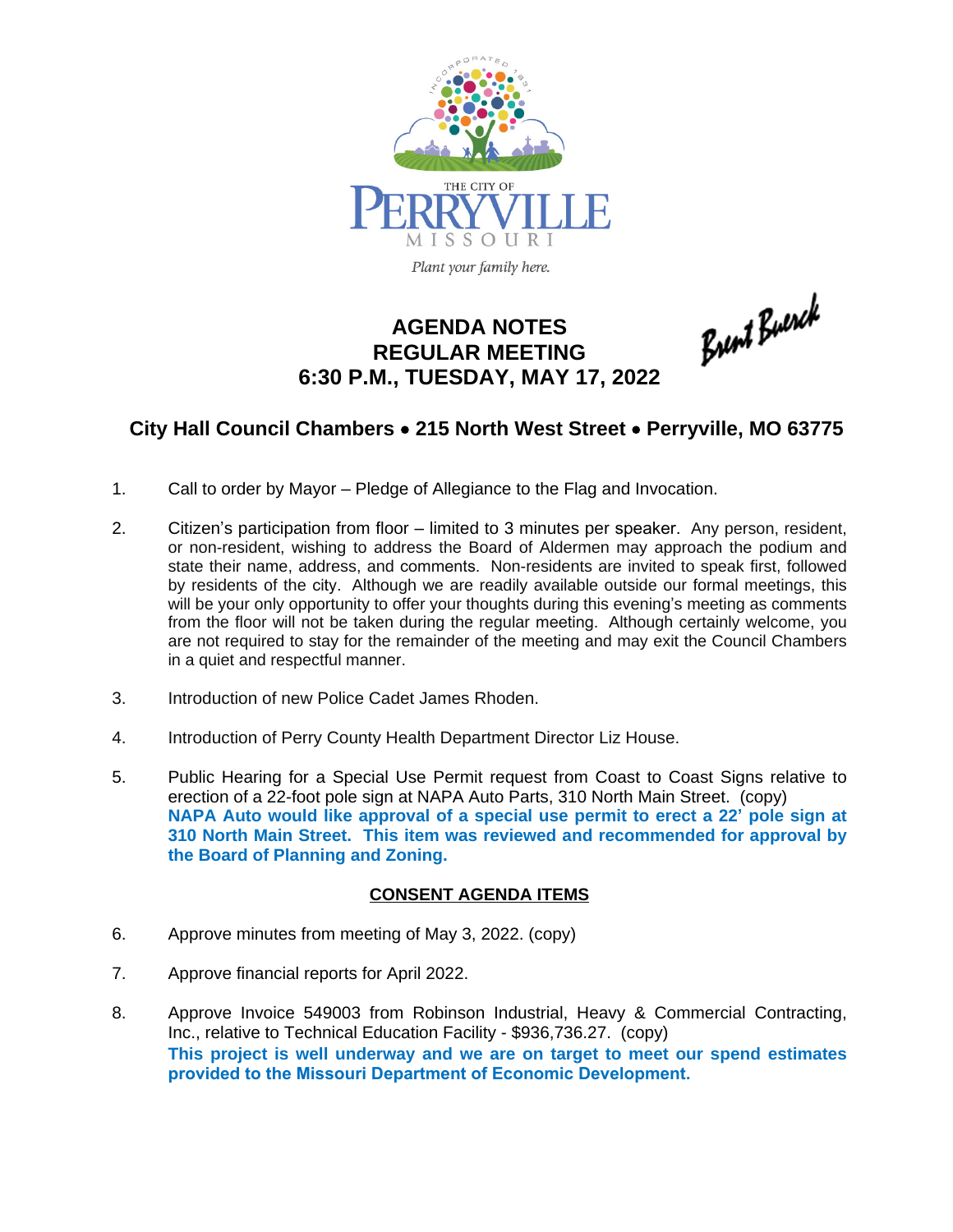- 9. Approve Pay Application 20 from Robinson Industrial and Heavy Contracting and HDR for the WWTP Facility Improvement Project - \$1,781,630.04. (copy) **This invoice is from the Design Build Team of Robinson Industrial & Heavy Contracting (RiHC) and HDR for work related to the new Wastewater Treatment Plant.**
- 10. Approve Pay Estimate 4 from Lappe Cement Finishing, Inc., relative to NE Outfall Sewer Replacement – Phase 2 - \$182,077.04. (copy) **This is the second phase of the new sewer trunk line which delivers sewage to the WWTP from the city limits.**
- 11. Approve request from Robinson Outdoor to allow for a traveling electronic billboard to advertise at local businesses for the upcoming Seminary Picnic. **Robinson Outdoor would like the ability to advertise around town at local businesses for the Seminary Picnic. There are two parts to this request:**
	- **1. The Education Foundation would like to advertise the car raffle around town (for the Seminary Picnic). The LED display board, along with the car, will sit around town in front of places like Buchheit' s, Hoeckele's, Schumer Bros, Rozier's, etc. making people aware of the raffle along with directions on how and where to buy tickets. As a reminder, the Education Foundation is a not-for-profit organization set up to fund SV's educational needs. They would start advertising sometime early July and would conclude with the picnic.**
	- **2. While the billboard is sitting at these businesses, the Foundation will also market business sponsorships for the picnic. The goal is to raise extra money for the school/parish for these sponsorships.**
- 12. Approve Downtown Festival request from the Downtown Revitalization Committee to host a series of St. Louis Blues Watch Parties at the Downtown Plaza in the event the Blues are in the Conference Finals and Stanley Cup Finals. (copy) **A member of the Board of Adjustments suggested a fabulous idea for our**

**Downtown Revitalization Committee. We would use SEMCO's LED display board (mentioned above) to stream the playoff hockey games at the Downtown Plaza. We would work with a local business for alcohol sales (e.g. Knights of Columbus, etc.) and bring in a food truck, creating a self-contained playoff space. Assuming this goes well, we could do similar events for Cardinals Baseball in the future. The game schedule is not yet known and is developing with each playoff series so we are unable to give specific dates at this time. Instead, we are looking for the Board to approve the concept and allow us to plan for the games as they are scheduled.** 

- 13. Approve design and placement of sidewalk for election entrance at Perry Park Center. (copy) **Several months ago, the Board agreed to work with the County Clerk to install an accessible entrance to the Perry Park Center. Baer Engineering designed several options and the County Clerk and Park Staff have agreed this particular design best meets the County's needs while ensuring lowest maintenance for the City. The County will assume all costs, including design and installation while the City would provide ongoing maintenance similar to all other park sidewalks.**
- 14. Approve request from Girl Scouts Abigail Hoff and Kara Hotop to install a 9 Square Game next to the multi-purpose court in the City Park. (copy) ([link](https://www.bing.com/videos/search?q=9+square+in+the+air+how+to+play&&view=detail&mid=0A1E2ED5A4EAA0BAC8960A1E2ED5A4EAA0BAC896&&FORM=VRDGAR&ru=%2Fvideos%2Fsearch%3Fq%3D9%2520square%2520in%2520the%2520air%2520how%2520to%2520play%26qs%3Dn%26form%3DQBVR%26%3D%2525eManage%2520Your%2520Search%2520History%2525E%26sp%3D-1%26pq%3D9%2520square%2520in%2520the%2520air%2520how%2520to%2520play%26sc%3D1-31%26sk%3D%26cvid%3DCF92455C7DC349DD98F1AB9603B18837))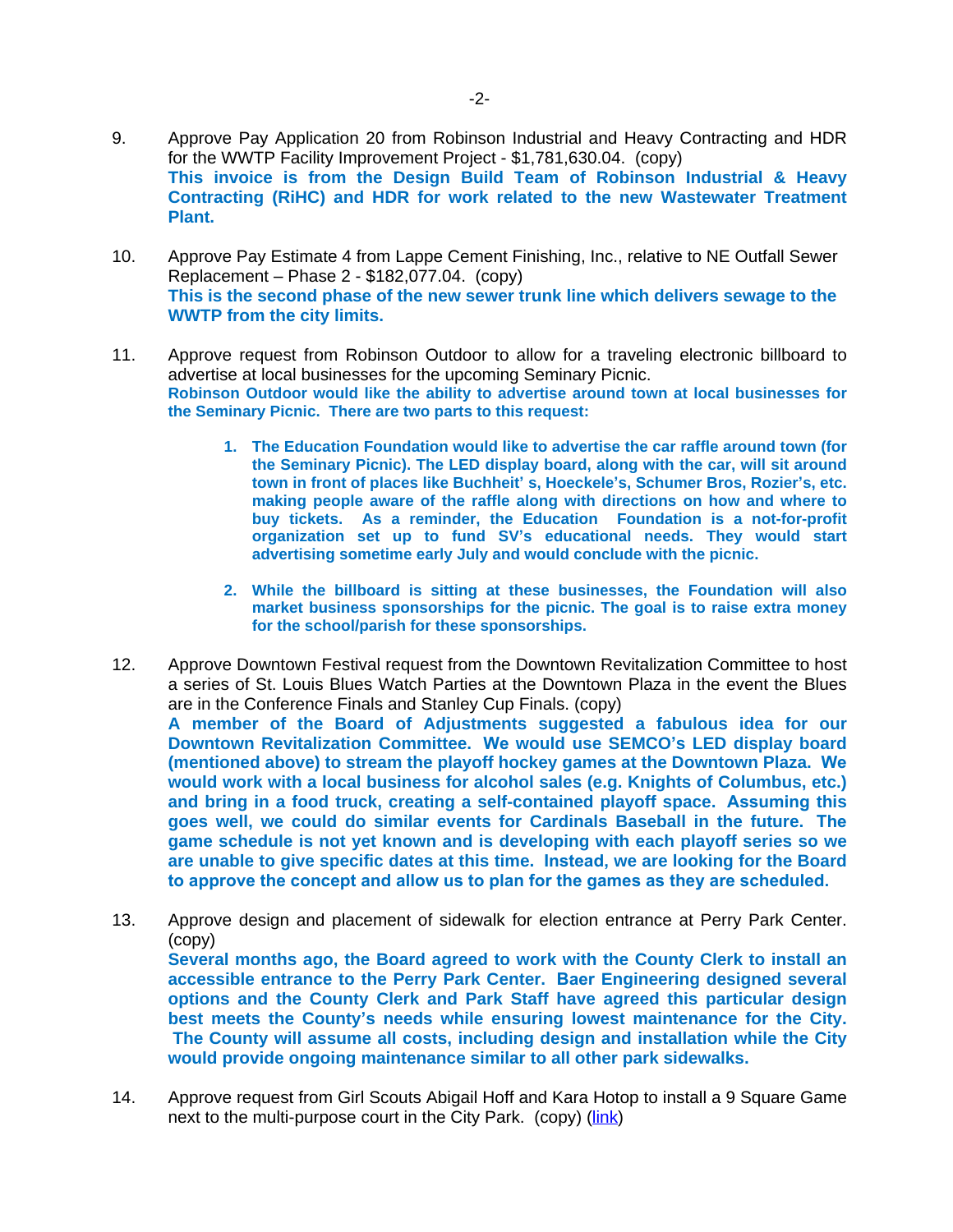**Park staff has worked with the Girl Scouts to select the project location and supports their request. Director Cadwell reports this is a popular game and believes it to be a good amenity to add to our park system.**

-3-

- 15. Approve request from Republic-Monitor to post banners on city property congratulating 2022 Senior Classes. (copy) **As they have for the past two years, the newspaper would like to post signs at the Main Street/Highway 61 roundabout, Edgemont/Highway 51 intersection, and courthouse lawn near St. Joseph Street's intersection with Jackson Street in order to honor local graduates.**
- 16. Set Public Hearing date for a Special Use Permit request from Carisa Stark relative to installation of a sign at 207 North Jackson Street – June 7, 2022 @ 6:30 p.m. (copy) **Ms. Stark didn't realize the installation of a "lightbulbed" sign downtown required a different approval process. She recently presented this idea to the Downtown Revitalization Committee and received their full support. This next step is for P&Z review and then eventually seek the Board of Aldermen's approval. This will set a public hearing for this matter.**
- 17. Approve Mayor's appointment for : Park Board **Nick Little** - appointment to fulfill unexpired term of Clint Rice

### **END OF CONSENT AGENDA**

- 18. Decision regarding the Special Use Permit request from Coast to Coast Signs relative to erection of a 22-foot pole sign at NAPA Auto Parts, 310 North Main Street. **See Item 5 above.**
- 19. Bill No. 6290 for Ordinance No. 6507 Entering into an agreement with Premium Mechanical and Automation, Inc, relative to Perry Park Center HVAC Maintenance - second reading and final passage. (copy) **The existing contract was let in 2019, when everything was brand new and carried a full warranty. Premium Mechanical is our current vendor and, with this contract, will continue to provide ongoing maintenance and support with the HVAC systems at the Perry Park Center.**
- 20. Bill No. 6291 for Ordinance No. 6508 Accepting easements from property owners abutting a sinkhole in the 1000 block of West St. Joseph Street - second reading and final passage. (copy) **This particular sinkhole is located adjacent to several properties and required separate easements from Brown Ventures, Inc.; Randall and Tamara Rellergert; Joshua and Daria Stevens; Virginia E. Werle; and Larry J. Winkler Living Trust and the Brenda K. Winkler Living Trust.**
- 21. Bill No. 6292 for Ordinance No. 6509 Entering into an agreement with Utility Safety & Design, Inc., relative to Engineering Model of Perryville Natural Gas System - second reading and final passage. (copy) **This master plan was included in the budget a couple year's back and will help determine the future needs of the natural gas system. Although under contract at the time, the City's gas engineer resigned prior to the work being completed. As proposed, this project includes the following highlights:**
	- **1. Overall master plan for the City of Perryville's gas system, looking forward at least 10 years and considering changing sentiments for natural gas;**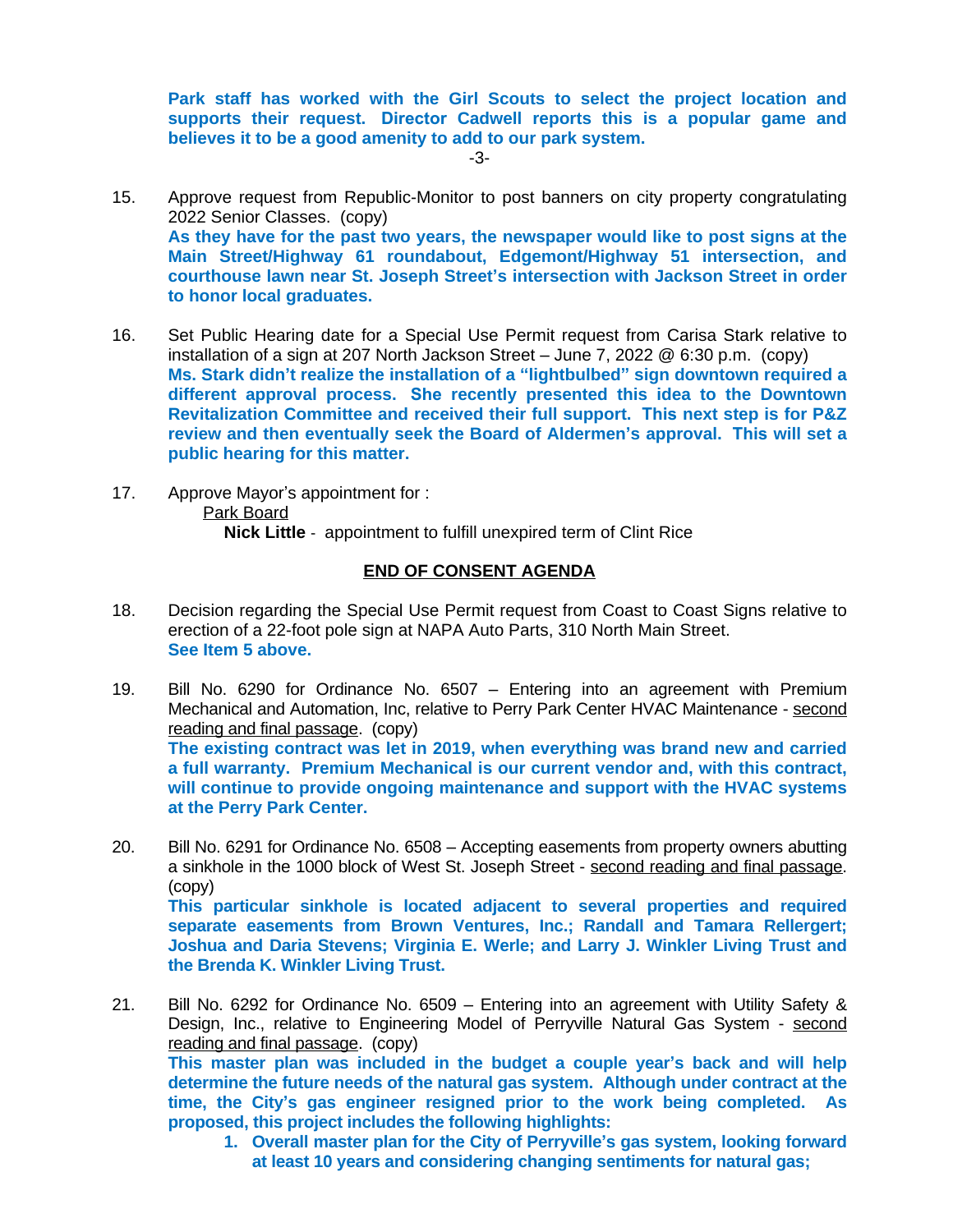- **2. Evaluate adding a 2nd take point;**
- **3. Consider our purchasing "storage" capacity;**

-4-

- **4. Explore the possibility of adding the ability to blend propane with our natural gas if necessary;**
- **5. Look at MDQ (Maximum Daily Quantity) to make sure it is at the right level, giving consideration for both industrial load and residential growth; and**
- **6. Evaluate the City's purchasing strategy to make sure we are still doing the best for our customers.**
- 22. Bill No. 6293 for Ordinance No. 6510 Entering into a T-Hangar Rental Agreement with Travis Brown - second reading and final passage. (copy) **The recent closure of the private runway in Festus has resulted in a new tenant here in Perryville. It is thought that others are likely to follow.**
- 23. Bill No. 6294 for Ordinance No. 6511 Entering into an agreement with Jackson Street BrewCo, LLC, relative to the use of parking spaces for outdoor dining - second reading and final passage. (copy) **This will allow Jackson Street BrewCo to add outside seating to a small area in front of their entrance, totaling 3 parking spaces. This will provide a great new amenity for residents and downtown visitors alike.**
- 24. Bill No. 6295 for Ordinance No. 6512 Entering into updated agreement with Baer Engineering, LLC - second reading and final passage. (copy) **This will renew the annual contract with Baer Engineering, LLC as our City Engineer. City Engineer Baer reports labor market concerns similar to what everyone else is seeing. He has shown the proposed changes in hourly rates within the attached documents.**
- 25. Bill No. 6296 for Expedite Ordinance No. 6513 Approving a Special Use Permit request from Coast to Coast Signs relative to erection of a 22-foot pole sign at NAPA Auto Parts, 310 North Main Street - first and second reading and final passage. (copy enclosed may be read by title only) **See Item 5 above.**
- 26. Bill No. 6297 for Emergency Ordinance No. 6514 Granting a Right-of-Way Easement to Citizens Electric Corporation to allow a new 3-phase overhead and underground electric line for upgrading the Wastewater Treatment Plant - first and second reading and final passage. (copy enclosed - may be read by title only) **Securing necessary power to the Sewer Plant requires the City to grant CEC a proper easement. To expedite the construction process, CEC asked we proceed with an emergency ordinance. Given the non-controversial nature of this request, staff agrees.**
- 27. Bill No. 6298 for Emergency Ordinance No. 6515 Granting a Temporary Construction Access License Agreement to Wabash Valley Power Association, Inc., to facilitate Grantee's construction of utility lines and other related improvements - first and second reading and final passage. (copy enclosed - may be read by title only) **See Item 26 above.**
- 28. Bill No. 6299 for Ordinance Entering into an amended Site Lease Agreement with Long Range Network, LLC, relative to equipment storage - first reading. (copy enclosed - may be read by title only)